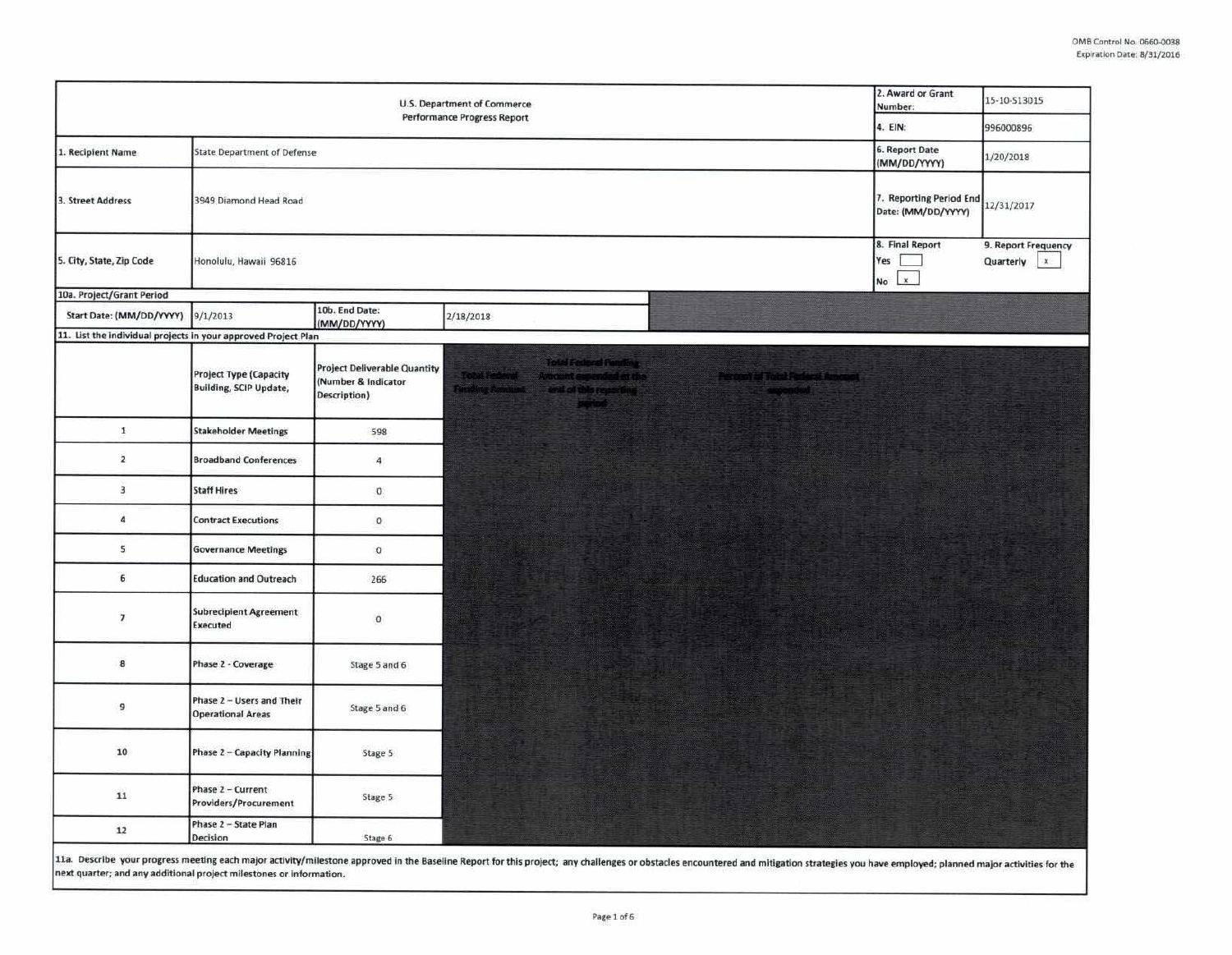July was focused on the State Plan review and meetings with AT&T. The Plan was submitted the last week of July as requried; the Governor OPTED-In mid-August. Held SCIP in October where several AT&T representatives provided related to coverage and disaster deployable equipment.

Met with Federal representatives and 9-1-1 regarding Governor's decision to OPT In. Each entity is working with partners on their programs and relationship with FIRSTNET and AT&T. Will be meeting with several FIRSTNET and meeting in early January and again during the SCIP Meeting at end of January.

11c. Provide any other Information that would be useful to NTIA as It assesses this project's progress.

The primary focus is working with local ATT on their commitments to the State of Hawaii and our own constituents. Match is met this quarter.

11d. Describe any success stories or best practices you have identified. Please be as specific as possible. Being a one of the States selected to participate in the NGA Policy Academy is important to help move forward gove This was a competitive process and we were proud to be selected as one of 5 states. FN was present at the kick-off meeting and tied the efforts of the Academy to how important is governance in moving forward state plans, a **overseelng** 

12. Personnel

**12a.** If the project Is not fully staffed, describe how any lack of staffing may Impact the project's time line and when the project **will be** fully staffed.

Lack of staffing continues to be a challenge. The SWIC contributes at least 50 percent of time to the FirstNet / SLIGP efforts (salary state funded); this will increase as the plans are released. While there is a synergy, current and keep up the performance we expect from ourselves.

| 12b. Staffing Table                                  |      |                         |        |  |  |  |  |
|------------------------------------------------------|------|-------------------------|--------|--|--|--|--|
| Job Title                                            | FTE% | Project (s) Assigned    | Change |  |  |  |  |
| Statewide Interoperable<br>Communcations Coordinator |      | Salary is state funded. | INO    |  |  |  |  |
|                                                      |      |                         |        |  |  |  |  |
|                                                      |      |                         |        |  |  |  |  |
|                                                      |      |                         |        |  |  |  |  |